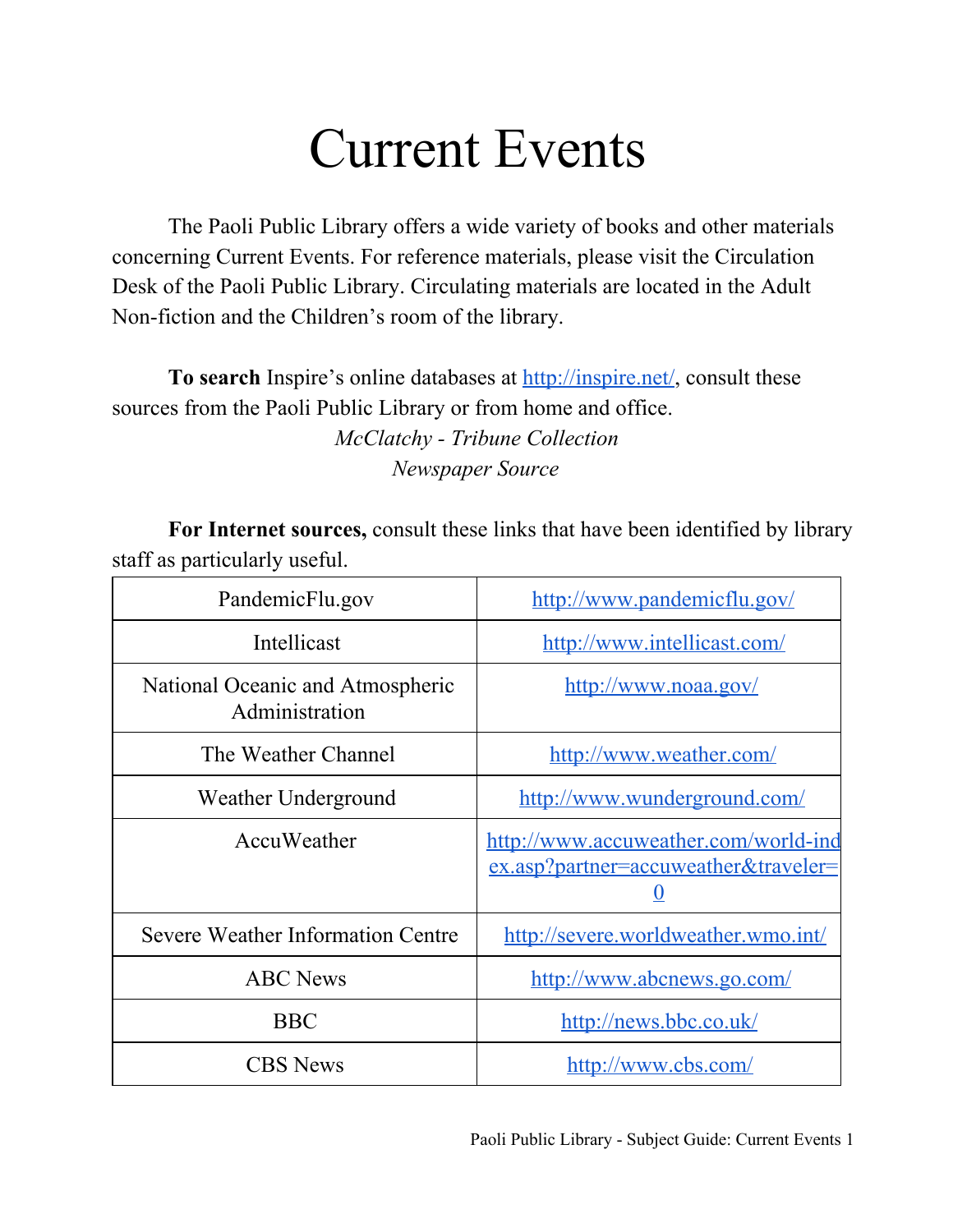| <b>CNN</b>                                       | http://www.cnn.com/                                                             |
|--------------------------------------------------|---------------------------------------------------------------------------------|
| <b>Environmental News Network</b>                | http://www.enn.com/                                                             |
| Fox News                                         | http://www.foxnews.com/                                                         |
| <b>MSNBC</b>                                     | http://www.msnbc.msn.com/                                                       |
| Newslink                                         | http://newslink.org/                                                            |
| <b>NPR</b>                                       | http://www.npr.org/templates/topics/to<br>pic.php?topicId=1001                  |
| USA Today                                        | http://www.usatoday.com/                                                        |
| Times Mail Newspaper                             | www.tmnews.com                                                                  |
| Wave 3                                           | www.wave3.com                                                                   |
| WHAS <sub>11</sub>                               | www.whas11.com                                                                  |
| Paoli News Republican                            | http://paolinewsrepublican.com/                                                 |
| <b>Associated Press News</b>                     | http://www.nytimes.com/pages/aponline<br>/news/                                 |
| <b>Home Town News</b>                            | http://www.hometownnews.com/                                                    |
| Indiana Radio Stations                           | http://www.radio-locator.com/cgi-bin/fi<br>nder?sr=Y&s=T&state=IN               |
| <b>Indiana Television Stations</b>               | http://www.officialusa.com/stateguides/<br>media/television/states/indiana.html |
| LexisNexis US Political and World<br><b>News</b> | http://www.lexisnexis.com/news/                                                 |
| <b>World News Network</b>                        | http://www.wnnetwork.com/                                                       |

## **There are many other sources available throughout the library system. Please ask a Librarian for further assistance.**